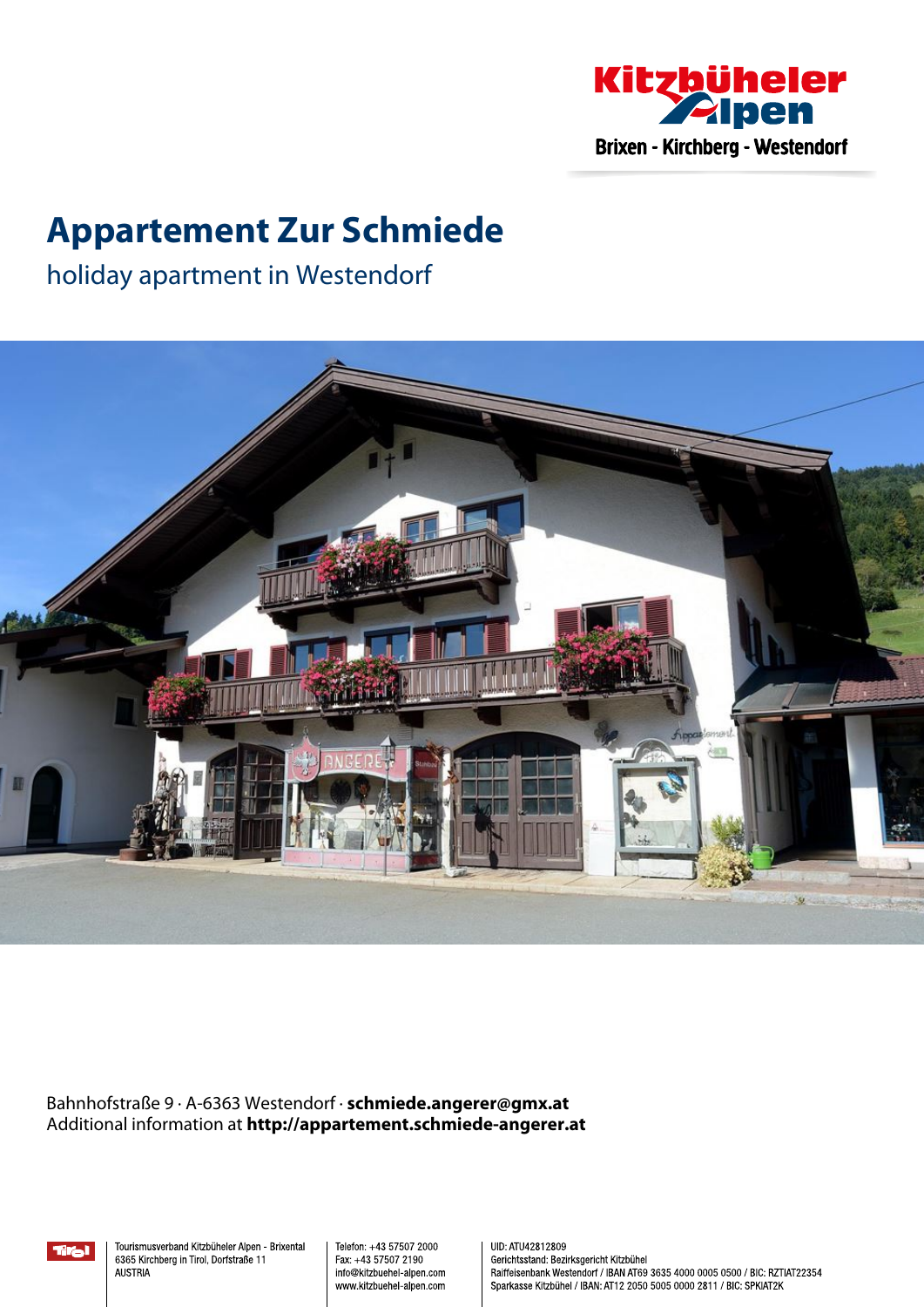

# **Appartement Zur Schmiede**

holiday apartment in Westendorf

Our house is situated <sup>a</sup> 10-minute walk from Westendorf's village centre, <sup>a</sup> 2-minute walk from the ski bus stop (at the train station), on the outskirts close to the train station. The gondola station can be reached in <sup>a</sup> few minutes and provides direct access to the SkiWelt Wilder Kaiser-Brixental. All activities, such as hiking and cycling, are possible from our house.



private setting

## **Rooms and Apartments**

Current Offers

#### **[Apartment,](https://www.kitzbueheler-alpen.com/en/bri/accommodation/booking/appartement-zur-schmiede.html?utm_medium=PDF&utm_campaign=Vermieter-Prospekt&utm_source=Appartement+Zur+Schmiede) shower, toilet, 4 or more bed rooms**



6-10 Personen · 5 Bedrooms · 90 <sup>m</sup><sup>²</sup>

Apartment on one level with an expanse of 90m², <sup>5</sup> bedrooms, living room with new country-style kitchen, dishwasher, fridge with separate freezer compartment, grander water in the house, free WiFi, ent...



Tiral

Tourismusverband Kitzbüheler Alpen - Brixental 6365 Kirchberg in Tirol, Dorfstraße 11 **ALISTRIA** 

Telefon: +43 57507 2000 Fax: +43 57507 2190 info@kitzbuehel-alpen.com www.kitzbuehel-alpen.com UID: ATU42812809 Gerichtsstand: Bezirksgericht Kitzbühel Raiffeisenbank Westendorf / IBAN AT69 3635 4000 0005 0500 / BIC: RZTIAT22354 Sparkasse Kitzbühel / IBAN: AT12 2050 5005 0000 2811 / BIC: SPKIAT2K